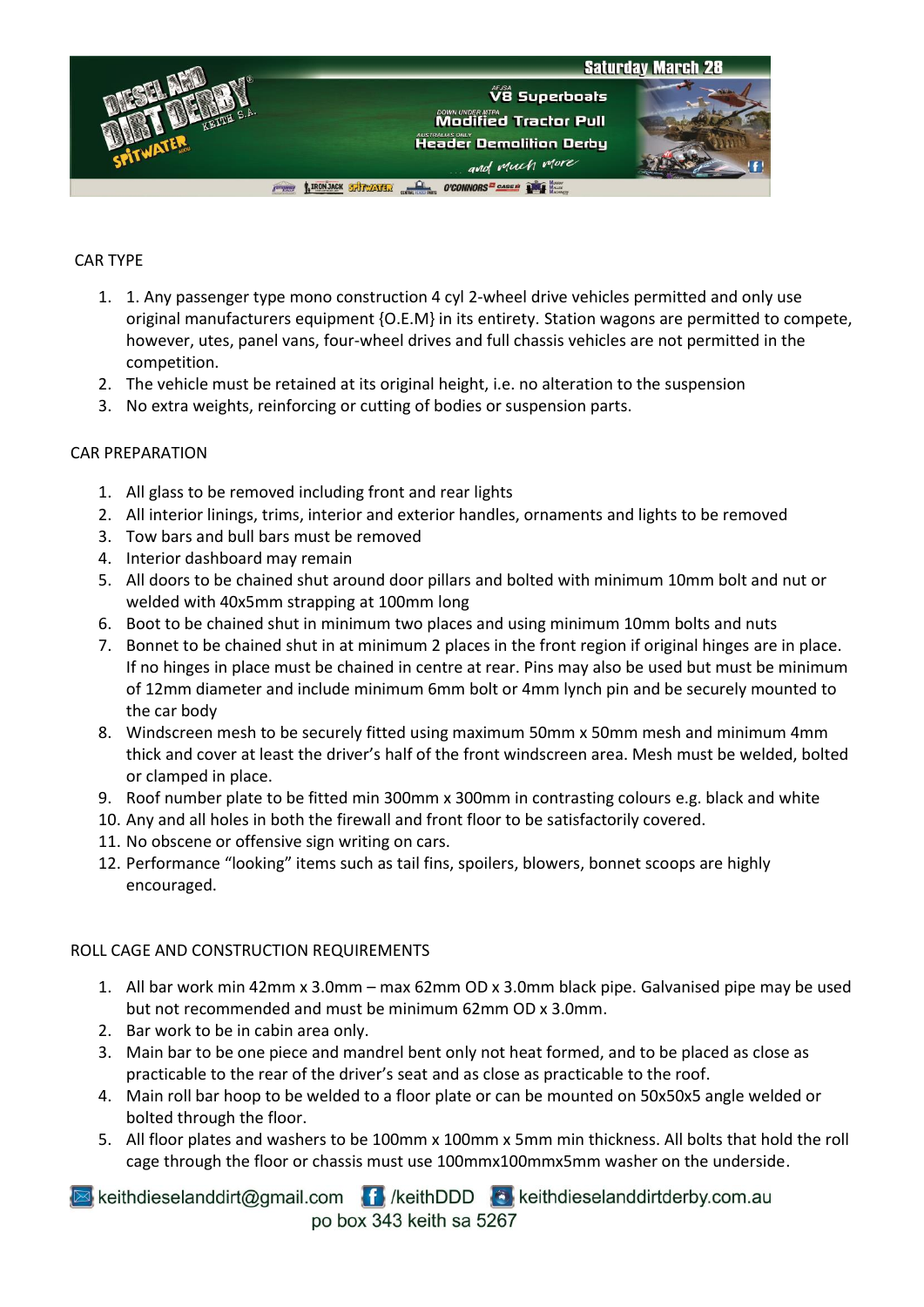

- 6. All roll cage mounting bolts to be 12mm min and minimum of 4 bolts must be used.
- 7. Main roll bar to have diagonal brace bar from top corner behind driver head to the opposite bottom corner of main roll bar. Minimum 42mm OD x 3.0 mm.
- 8. Main seatbelt holding bar between the main hoop and the diagonal bar behind the driver's seat must be mounted at approximately 45 degrees from the height of the driver's shoulder or alternatively 150mm lower than the shoulder of the driver.
- 9. One rearward brace bar only, from top centre of main hoop to a plate bolted using 12mm minimum bolts in rear of car to minimum of 300mm from the back of the boot.
- 10. Side intrusion bars on both sides to be bolted or welded to wheel well and extend back to main roll bar at about centre door height.
- 11. Drivers side front pillar, door area to have 3mm steel plate one piece attached to door pillars and the side intrusion bar, using 12mm u bolts (No drilling of bar work) and or angle iron brackets welded to bar and 10 mm bolts. Plate must extend from bottom of door to window opening. Recommended plate be at least 600mm wide.
- 12. All joints to be professionally welded and fully welded around the entirety of the pipe.
- 13. No internal or external reinforcement or bar work allowed, except as stated.
- 14. Gasless welding not recommended.

#### SEATS & SEATBELTS

- 1. A seat incorporating a headrest must be used, e.g. suitable bucket seat, or any seat used in speedway racing
- 2. Seat back to be hard against a horizontal brace bar and attached to roll cage.
- 3. A minimum 4-point safety harness (recommend 5 point harness) must be used and mounting points must be mounted to roll cage.
- 4. Belts must be in excellent condition.
- 5. The seat must be low enough that when the driver is sitting in the seat and is wearing the helmet, there must be at least 75mm between the helmet and the underside of the roof.

#### FUEL SYSTEM

- 1. Jerry can (steel) or boat type fuel tank minimum permitted. Maximum of 25 litre capacity, or any speedway approved fuel vessel.
- 2. Pick up and breather pipes to enter top of tank.
- 3. No electric fuel pumps (Unless O.E.M).
- 4. Fuel tank to be securely mounted to bar work using at least 25x5mm flat in left hand back seat area. All plastic fuel tanks must be earthed to the chassis.
- 5. Fuel line to have flexible section close to tank & tap to be fitted in line within reach of driver clearly marked ON / OFF. Original fuel line may be used but must incorporate the tap within the cabin area.
- 6. Original fuel tank to be removed if not removed must be pierced and fully drained.
- 7. Origin fuel tank must not be used.
- 8. A non-spill vent is to extend through floor well clear of exhaust pipe. A non-return valve may be used on the end.
- keithdieselanddirt@gmail.com file /keithDDD colkeithdieselanddirtderby.com.au po box 343 keith sa 5267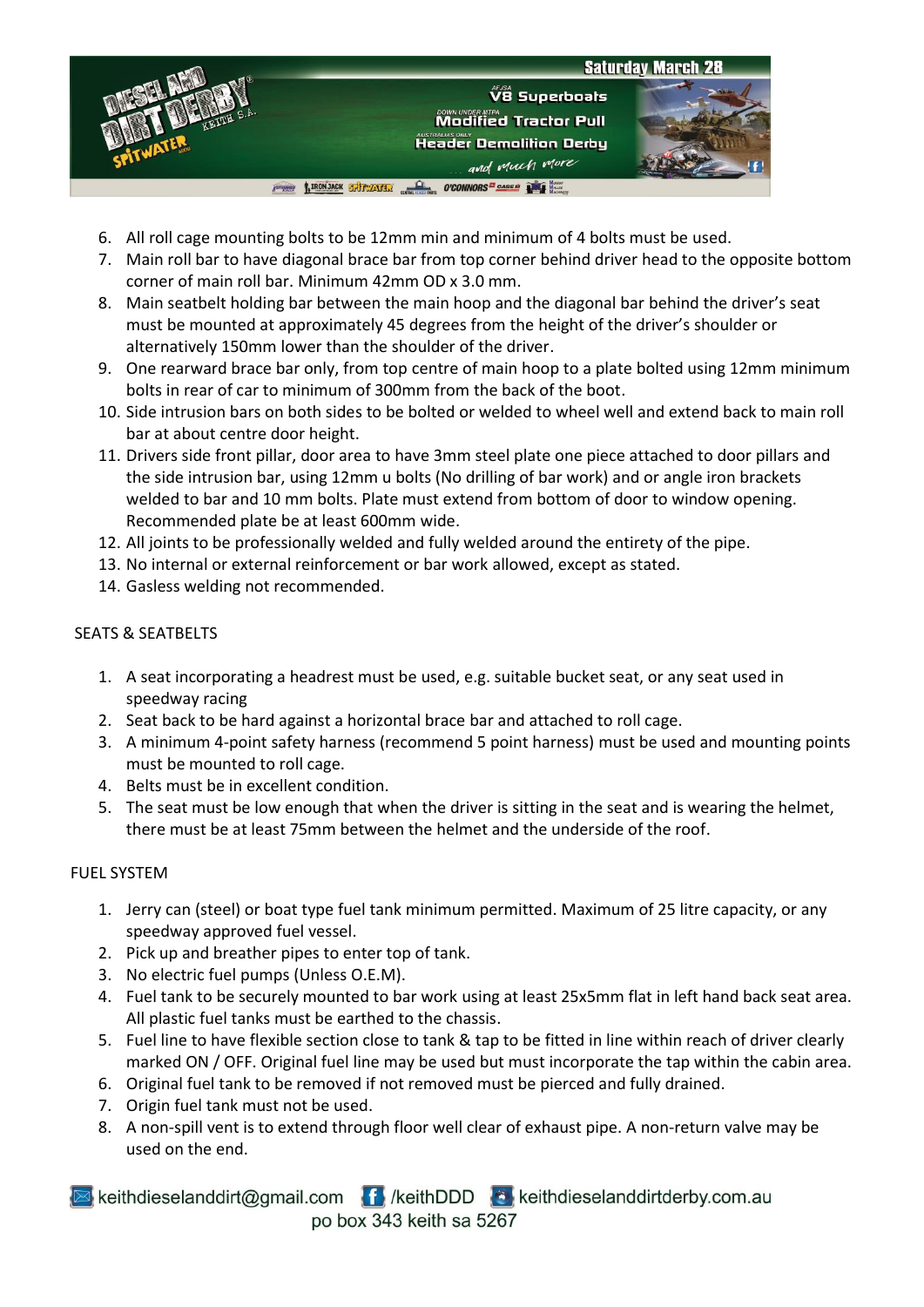

#### ELECTRICAL SYSTEM

- 1. Battery to be mounted to bar work or securely bolted to the floor in the cabin area. MUST be securely fitted in box.
- 2. It is recommended that an effective Kill Switch to be mounted in centre cowl panel & marked in contrasting colours ON / OFF.
- 3. All wires to be suitably grommet where they pass through firewall.
- 4. Wires to be as far away as possible and must not be connected or secured to fuel lines.

#### OTHER MECHANICAL REQUIREMENTS

- 1. Original radiator and transmission cooler must be used and flowing and fixed to original mounting points. No radiator is to be mounted inside the cabin area at all. Fan blades may be removed.
- 2. To prevent front struts from 'Dropping out' a washer or plate may be affixed to top hat.
- 3. Additional radiators, transmission cooler or holding tanks not permitted at all.
- 4. Brakes, steering and wheels to be roadworthy.
- 5. OEM rims are to be used with any tyre as long as size matches original OEM.
- 6. Exhaust must pass further then the rear of the driver and be chained front and rear. Maximum of 95 decibels.
- 7. For rear wheel drive cars tail shaft must have a hoop located at the front 1/3, the hoop can be made from 40x5mm strap, 10mm wire cable or 8mm chain bolted with 10mm bolt going over the tail shaft tunnel.

#### SAFETY

- 1. Helmet with visor must be worn which meets or exceeds AS 1698 1988 standards.
- 2. Helmet must be in good condition. Full face or motorbike helmet with goggles may be used.
- 3. Neck brace should be worn and is recommended.
- 4. An SFI approved one piece driving suit is recommended to be worn, or at minimum full cotton drill overalls or better is strongly recommended. Competitors must be dressed from head to toe - no exposed skin.
- 5. No nylon or synthetic clothing allowed.
- 6. Gloves to be fire retardant material and must be worn.
- 7. Padding may be placed on all bar work and protrusions to protect the driver.

#### GENERAL INFORMATION COMPETITION RULES

- 1. Minimum age to compete in this event is 18 years of age.
- 2. Motor racing can be dangerous; your equipment could be damaged or destroyed; and you may suffer serious personal injury or worse.
- 3. If there is any aspect of this event that causes you concern for your personal safety or for that of any member of your crew, whether that concern be with the track, the venue or the manner in which the event is being conducted it is your obligation to bring those concerns to the attention of the Clerk of the Course or Event co-ordinator.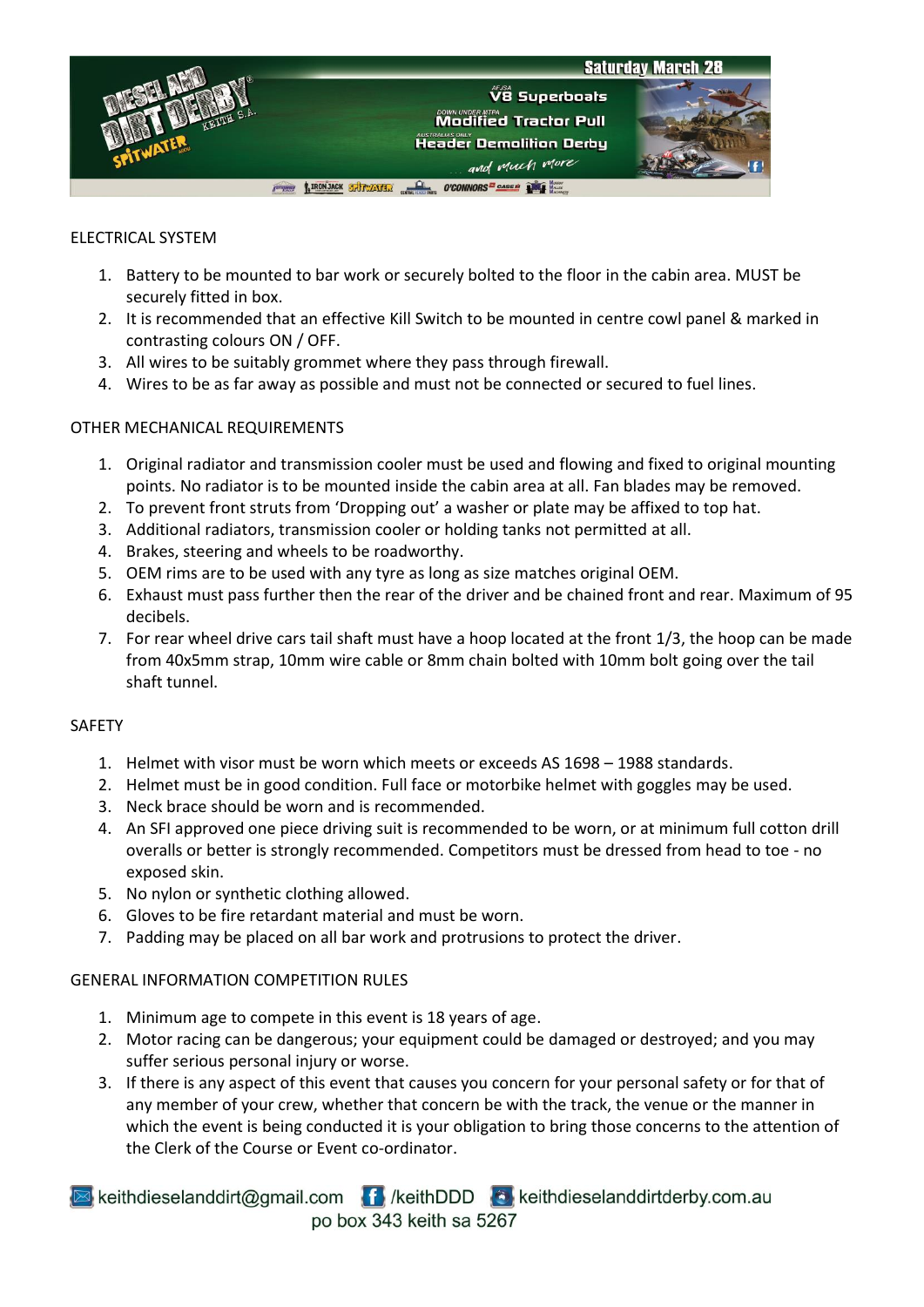

- 4. If after doing this those concerns are not addressed to your satisfaction, you are advised to withdraw from the event.
- 5. No driver under the influence of alcohol will be allowed to compete. **RANDOM BREATH TESTING**: Random breath testing may be conducted without warning during the event. The consumption of any alcohol or drugs on the day or night of the event is illegal. Offenders will have their nomination rejected and may be asked to leave the premises. If you have any doubts as to your ability to pass such a test with a negative or zero reading you should withdraw from the event IMMEDIATELY.
- 6. All competitors must sign an indemnity form prior to the event starting.
- 7. No passengers will be allowed in this event.
- 8. All cars must be at the venue ready for inspection at least 2 hours before starting time.
- 9. Competitors will be given the opportunity to rectify any defects prior to racing on the day.
- 10. Figure 8 events are just that and are not a replacement for a demo derby, every attempt to avoid another car during the event must be made.
- 11. If a vehicle stops, a maximum of two minutes will be permitted to restart the vehicle. If the vehicle does not restart within this time, the vehicle will be eliminated.
- 12. Minimum of two wheels should go over both ramps each lap.
- 13. Amount of laps per event will be decided by the steward on the day.
- 14. FLAG RULES must be adhered to and each competitor must make an effort to understand the flags as used.
- 15. In the event of a red flag all competitors must stop their vehicle immediately.
- 16. All drivers must remain in their vehicle until the event is completed.
- 17. The winner of the competition will be the first vehicle still being driven over the finish line.
- 18. Other prizes may be awarded on the day.
- 19. The Judge reserves the right to disqualify any driver at any time.
- 20. The Judge's decision is final and no correspondence will be entered into.
- 21. All cars must be trucked to and from the Showground. All vehicles must be removed from the Showground following the completion of the event.

# **DISCLAIMER**

- 1. These rules are designed to provide for the orderly conduct of the event, (including practice events) and to establish minimum acceptable standards for such Race Meetings.
- 2. No expressed or implied warranty of safety shall result from any publication, enforcement or compliance with these rules, nor any variation or deviation of these rules, nor any supplementary regulations approved and such enforcement and/or compliance is in no way a guarantee against injury or death to any Participant, be they a Driver, Pit Crew Member, Car Owner or, Official, or any other spectator or person whatsoever.
- 3. Neither the persons of the Keith and District Show Society, Keith Diesel and Dirt Committee or any Affiliated Association, Club, Promoter, Official (acting in any capacity whatsoever), or any other Participant shall be liable to any prosecution or action for anything done pursuant to these rules, nor liable for any death, injury, loss or damage arising by any alleged failure to implement these rules at an event

keithdieselanddirt@gmail.com fil /keithDDD & keithdieselanddirtderby.com.au po box 343 keith sa 5267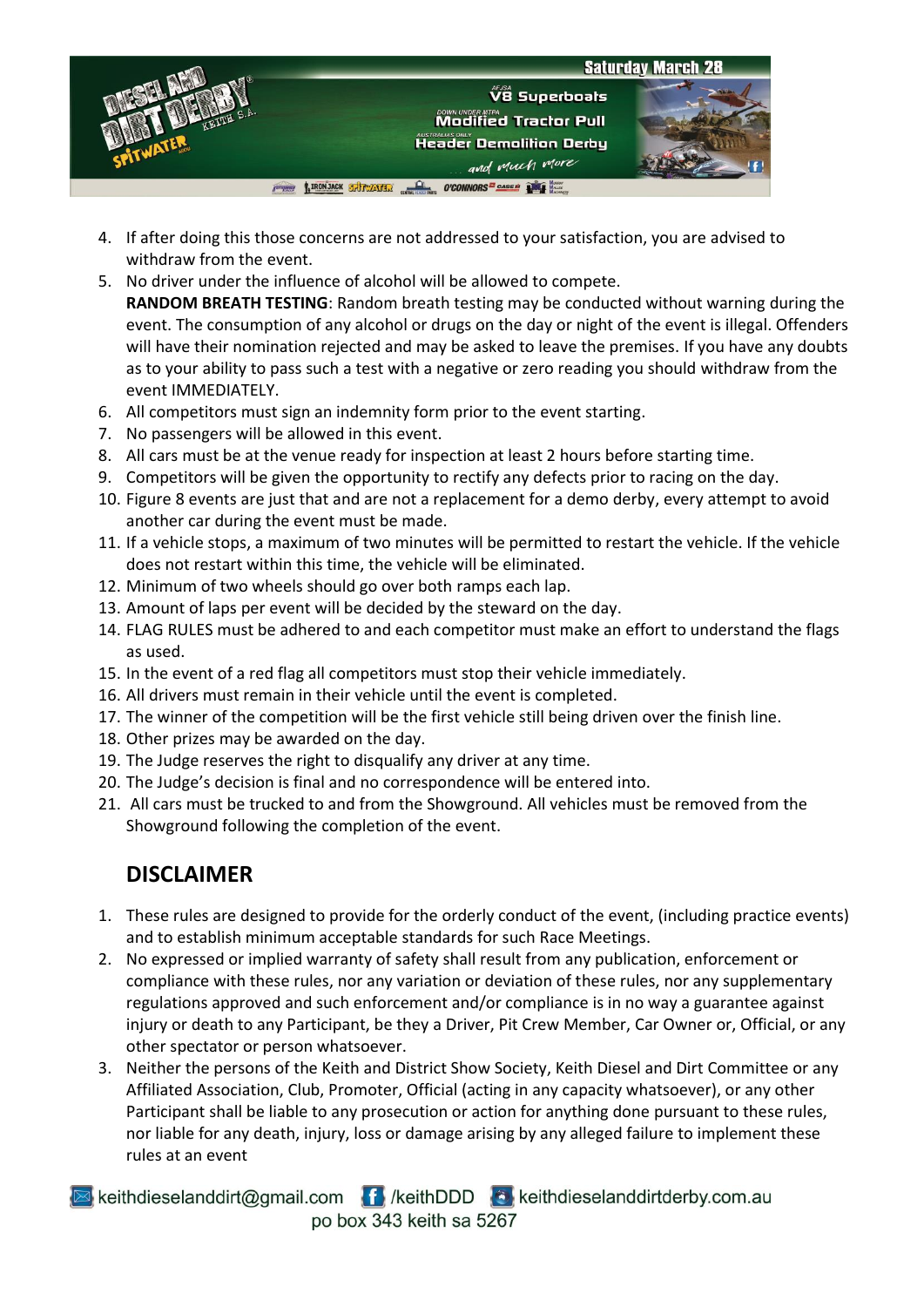



THE LIBON JACK SHIP LAND SON CONNORS CASE OF THE MAIL

| <b>CROSSED YELLOW and</b><br><b>GREEN FLAGS</b><br>Field to form up for a start or a<br>complete restart                                                                               | <b>BLACK FLAG with</b><br><b>WHITE SPOT</b><br>Mechanical defect - Driver to withdraw to<br>Infield where fault may be rectified                                    |
|----------------------------------------------------------------------------------------------------------------------------------------------------------------------------------------|---------------------------------------------------------------------------------------------------------------------------------------------------------------------|
| <b>GREEN LIGHT and FLAG</b><br>Start, or restart of Event, or Event is in<br>progress                                                                                                  | <b>YELLOW FLAG with</b><br><b>BLACK DIAGONAL STRIPE</b><br>Noise flag - Driver may continue to drive,<br>but if noise level remains high, black flag<br>will result |
| YELLOW LIGHT and FLAG Caution<br>- hold position at reduced safe speed                                                                                                                 | <b>YELLOW FLAG with</b><br><b>RED DIAGONAL STRIPE</b><br>Fire Flag – Drivers to withdraw from<br>the event immediately in the safest<br>practical manner.           |
| <b>RED LIGHT and FLAG</b><br>Stop immediately and do not go past<br>accident scene or cut across Infield -<br>while exercising due caution                                             | <b>BLUE FLAG with</b><br><b>YELLOW SPOT</b><br>Lapping $flag - Race Car$ is soon to be<br>lapped. Lapped Race Car to hold line and<br>not impede lapping traffic    |
| <b>BLACK FLAG with WHITE</b><br><b>DIAGONAL STRIPE</b><br>Warning - due to rule infringement. Driver<br>is subject to enquiry from Steward and<br>may be penalised for infringement(s) | <b>WHITE FLAG (or light)</b><br>One lap to go                                                                                                                       |
| <b>BLACK FLAG</b><br>Disqualification - Driver to withdraw<br>from Event using caution whilst doing so                                                                                 | <b>ELACK AND WHITE</b><br><b>CHEQUERED FLAG</b><br><b>Thish of event all cars must slow down</b>                                                                    |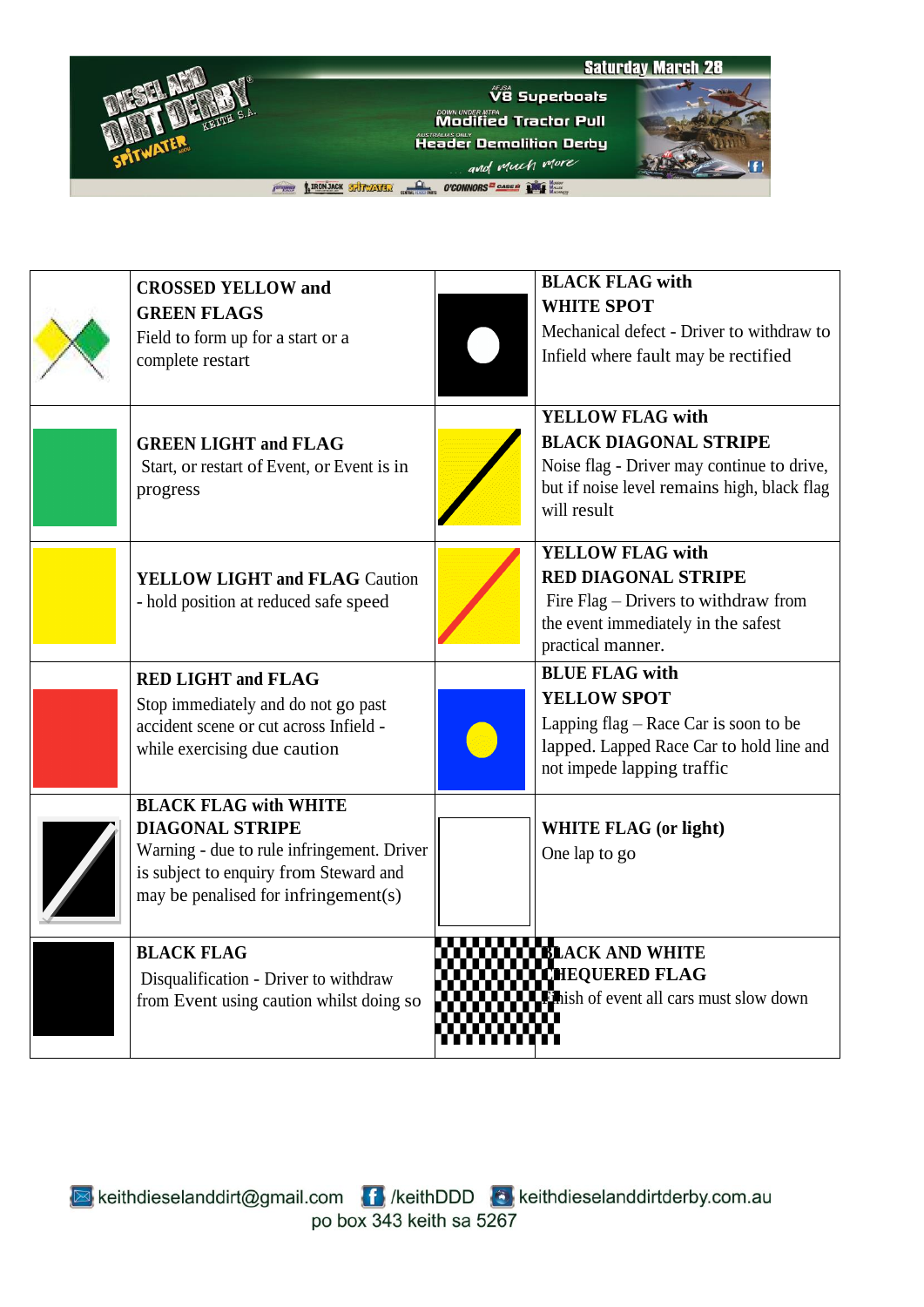



BASE PLATES 100 x100x5 FLAT WITH SAME SIZE WASHERS UNDER NEATH 12 mm BOLTS